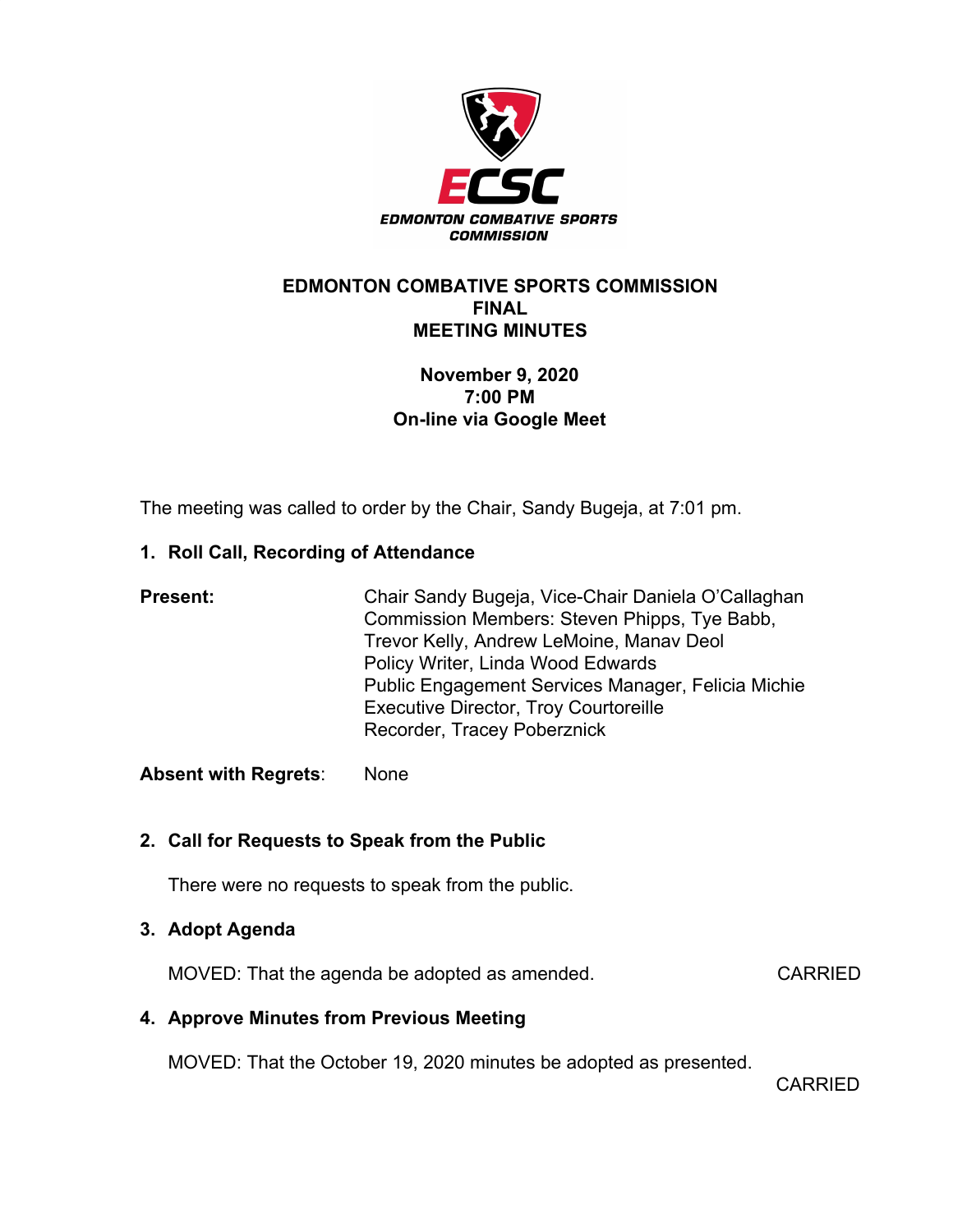# **5. Policy Review Project Update**

#### **a. Consultation Process**

Manager of Public Engagement Services, Felicia Michie, provided oversight around how her area can support the work of the ECSC Sub-committee. Public Engagement Services is working on understanding the needs of the project and the policy refresh ECSC is working towards. They will determine if it is a process they can support pending budget availability. They will look at the task at hand for the policy refresh that this work is focused on and see if there are differences in what promoters need versus contestants and make sure the policies work for everyone.

It was recommended that the ECSC work with a consultant on four minor regulations. The consultant can be chosen from a standing list of procured vendors that the City uses or the Commission could choose to do a sole source. The budget for a consultant would be between \$10,000 and \$20,000. T. Courtoreille will follow up and try to get a more accurate cost.

It was discussed that there should be a phased approach with the safety policies going to consultation first. Outcomes of the final reports could be used as an input for the analysis of the next set of policies. The Public Engagement Advisor could help procure a vendor and there would be an internal consultant and an external consultant executing the work. The Executive Director or someone from the commission would be appointed to the project team as well.

Geoff Grimble, with the City's Communications and Engagement department, could assist the Commission with communications support. F. Michie and T. Courtoreille will connect with him to discuss providing key messages and media release statements.

T. Courtoreille will get a copy of the Scope of Work document from F. Michie and circulate it to the Commission.

# **b. Approval of Draft Policies for Consideration**

D. O'Callaghan circulated the current draft versions of Regulations 1 and 8, as well as the Appeals Regulation. These are ready for consultation and can be voted on at the January meeting. S. Bugeja will send a calendar reminder in early January to the Commission to review the documents and provide feedback.

D. O'Callaghan and L. Wood Edwards are working on Regulation 3 and should have it done by the end of November for circulation to the Commission.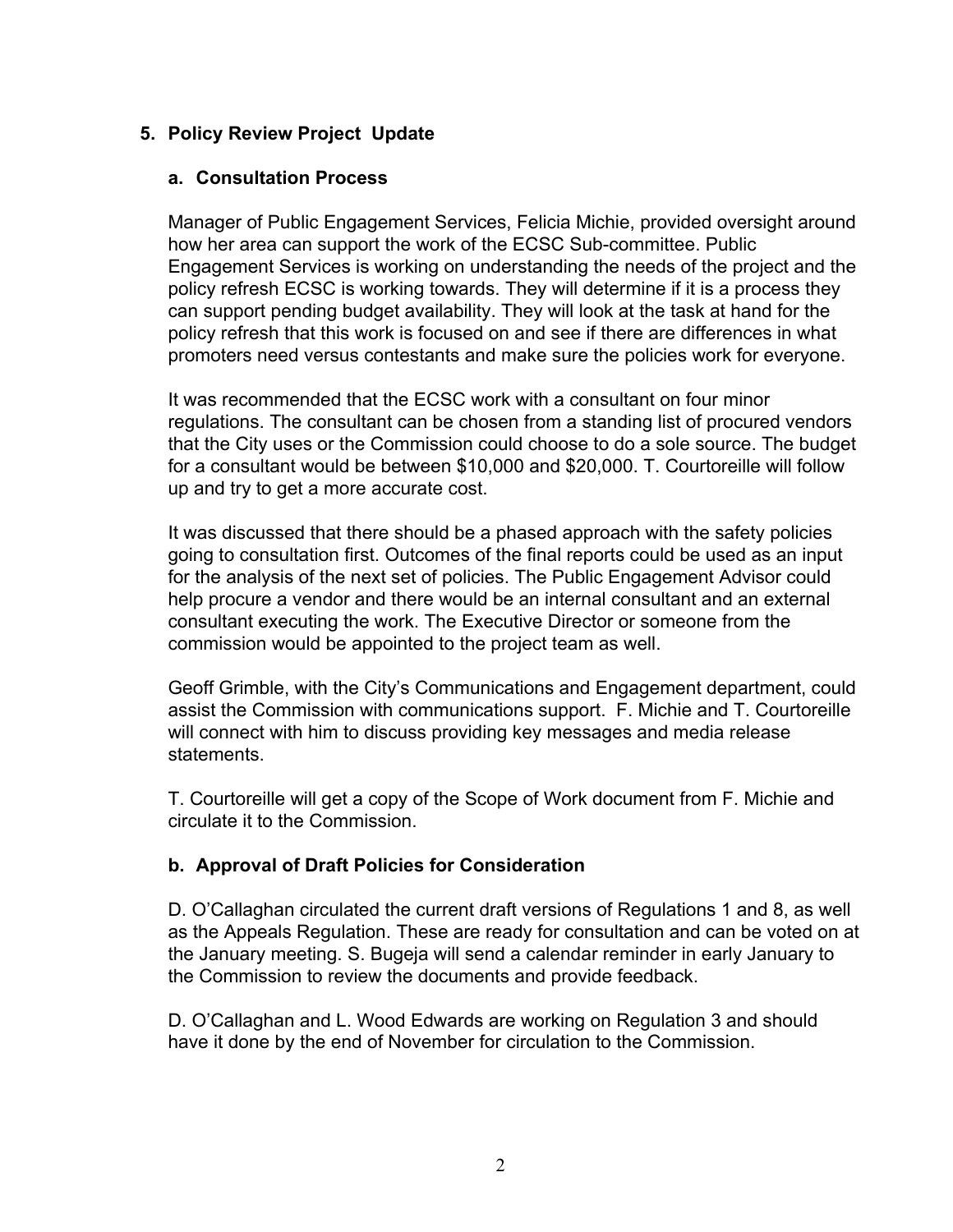At the January meeting, the ECSC will discuss commencing consultation and what it will look like. The Commission will figure out to what extent to work on other policies and what the division of labour looks like if these happen simultaneously taking the budget into consideration.

#### **6. Executive Director Report**

COVID-19: Nothing to update

The Executive Director requested additional meetings to determine what the Commission needs from F. Michie regarding the use of a consultant.

Meetings with the Government of Alberta, provincial stakeholders and other commissions are going well with respect to the Return to Sport rough draft which should be done by the end of November. When it is ready, it will be shared with the Commission for feedback. This is a province-wide document to provide consistency for all Alberta commissions and includes amateur combative sports associations as well.

The City received requests for three annual licenses.

Due to all of the issues getting the Policy Writer payments processed, it was suggested that these payments be made directly from the ECSC bank account to expedite the payments. When contracts are entered into with the City of Edmonton, invoices can be sent from the vendor to the Executive Director to review, approve, and provide payment to directly to the vendor by cheque. This provides a clear paper trail and accountability for processing payments.

MOVED: That the written report from the Executive Director be accepted as presented. **CARRIED** 

# **7. Financial Statements – September 30, 2020**

The only Invoice processed for September was for the Policy Writer.

MOVED: To receive the September 30, 2020, Financial Statements as presented.

#### CARRIED

#### **8. Chair Report**

There were minor updates to the Annual Work Plan. At the January meeting, the Commission will start to discuss what the work plan looks like for 2021 - 2022.

Recruitment for two new commission members will begin in the new year. Letters of Intent were sent to those commission members whose terms are expiring in 2021and are eligible for reappointment. These need to be completed by November 30.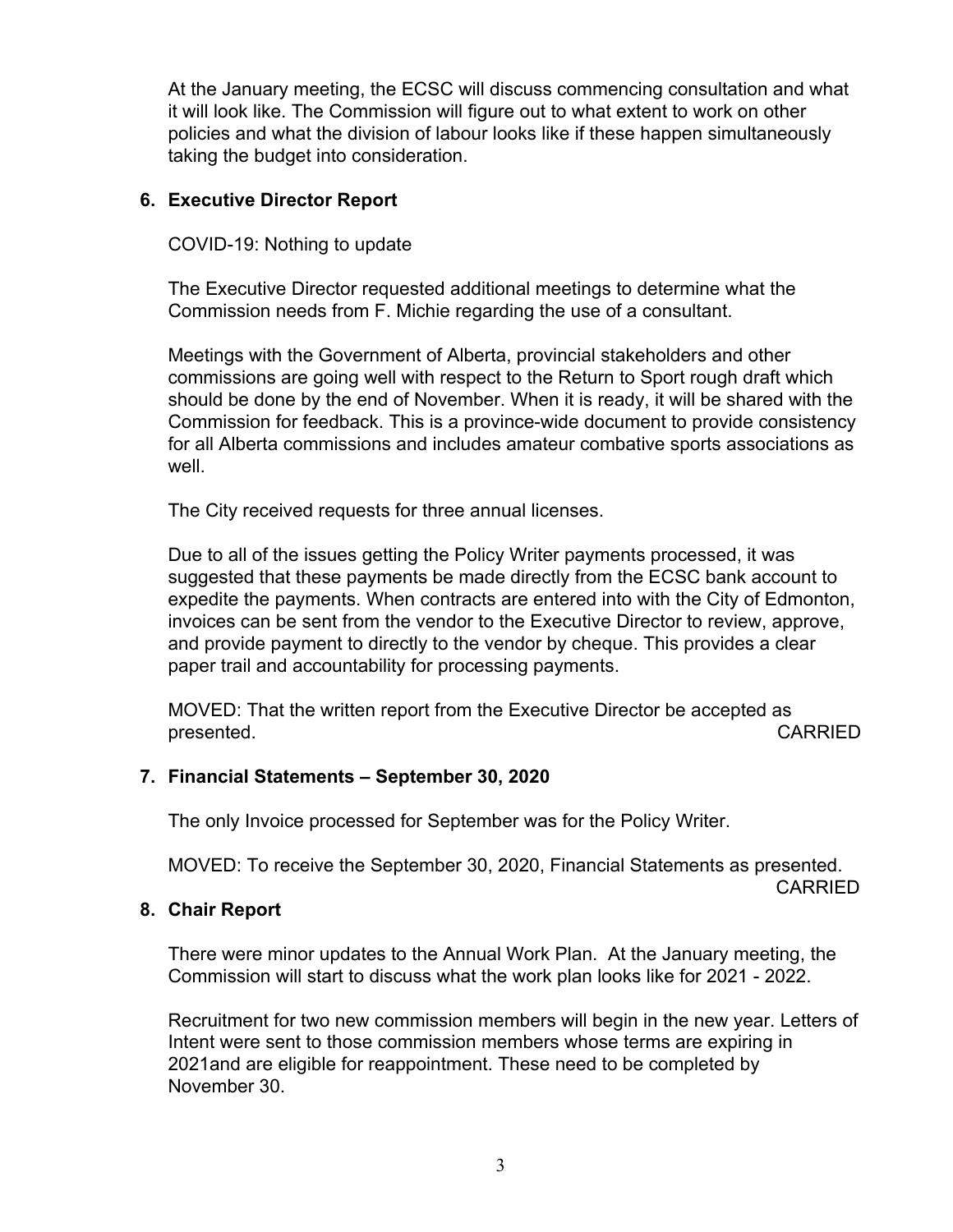MOVED: To receive the Chair's verbal report as presented. CARRIED

### **9. ECSC Budget Review**

S. Phipps provided the proposed 2021 ECSC budget including historical context. The Commission is proceeding conservatively with a proposed projected revenue of \$1000 and expenses of \$20,000. Projected overages can be covered by the current surplus. Any income can be used to offset the projected shortfall.

There was discussion around who should pick up the costs for PPE required for future events. The province proposes that promoters pick up these costs.

The Commission will revisit the amount set aside for policy work based on information provided regarding consultation. It was recommended that another \$10K be added to include policy review and policy consultation work. General service costs were increased to \$20K. Funds will be approved as needed to support events during COVID to offset costs for things like PPE. The Commission will consider purchasing PPE for the long term once the Return to Sport document is circulated.

MOVED: That the proposed budget be approved as amended. CARRIED

S. Phipps will provide an updated version of the document to be included with the November minutes (Attachment 1).

#### **10.Next Meeting - January 11, 2021**

The next Commission meeting will be held virtually at 7:00 pm on January 11, 2021. Meetings will continue virtually for the first quarter of 2021 and then be reassessed for the second quarter.

#### **11.Adjournment**

MOVED: That the meeting be adjourned.

The meeting adjourned at 8:46 pm.

I certify that the preceding minutes represent an accurate account of the proceedings at the Commission meeting on November 9, 2020.

| Sandy Bugeja        | January 12, 2021 | Tille                              |
|---------------------|------------------|------------------------------------|
| Sandy Bugeja, Chair | Date             | <b>Tracey Poberznick, Recorder</b> |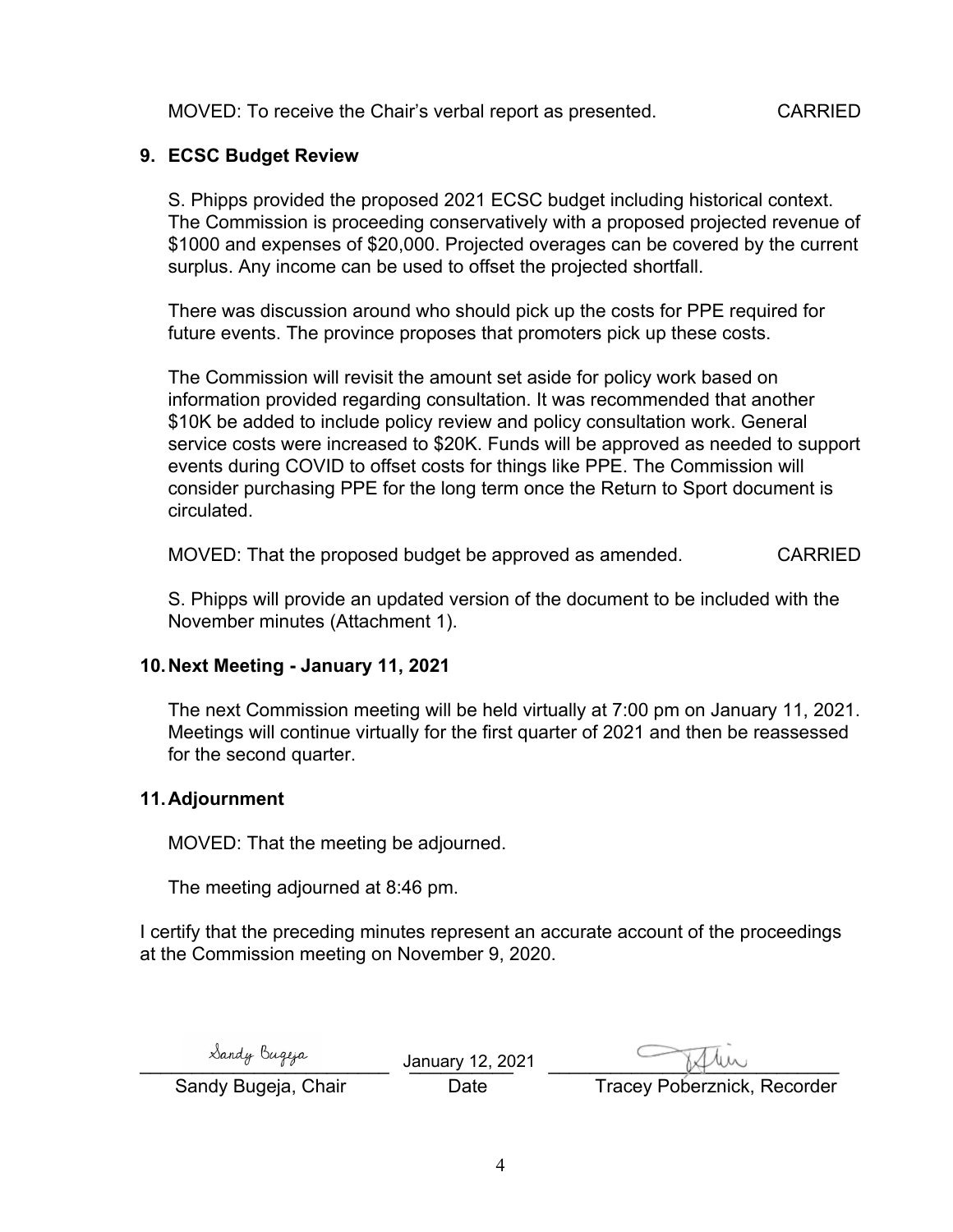# **Edmonton Combative Sports Commission – Budget Planning**

# **ECSC Meeting - November 9, 2020**

# A. Discussed and Adopted May 11, 2020

### *2020 Budget Projection and Proposal*

Revenues:

- License Fees 10,000 (2019 budget was 20,000)
- $\bullet$  Event Fees 2,000 (2019 budget was 4,000)
- Ticket Sales 10,000 (2019 budget was 20,000)
- Interest 100 (same as 2019 budget)
- Miscellaneous Revenues 900 (same as 2019 budget)

Total Revenues: \$23,000 (2019 budget was 45,000)

Expenses:

- Travel, training and hosting (in Canada) 3,000 (2019 budget was 10,000)
- TTH (outside Canada) 1,000 (2019 budget was 10,000)
- Officials Clothing and Supplies 2,000 (2019 budget was 3,000)
- Meetings 2,000 (2019 budget was 3,000)
- Officials Training 2,000 (2019 budget was 3,000)
- Membership and Dues 1,000 (same as 2019)
- Office and Sundry 1,000 (same as 2019)
- $\bullet$  Honoraria 500 (2019 budget was 1,500)
- Bank Charges 500 (same as 2019)
- General Service Costs (Policy Review Project) 10,000 (same as 2019)

Total Expenses: \$23,000 (2019 budget was 45,000)

Notes:

The goal is to balance expected revenues with expected expenses. If there is a need to spend more than we have budgeted, then this can be done by way of a supplementary allotment of funds from the ECSC surplus during the year. For example, if we decide to spend more than the budgeted \$10,000 on the policy review project in 2020, we can do so by way of a further spending resolution when the time comes.

ECSC does not request, nor does it receive, any tax levy funding from the City.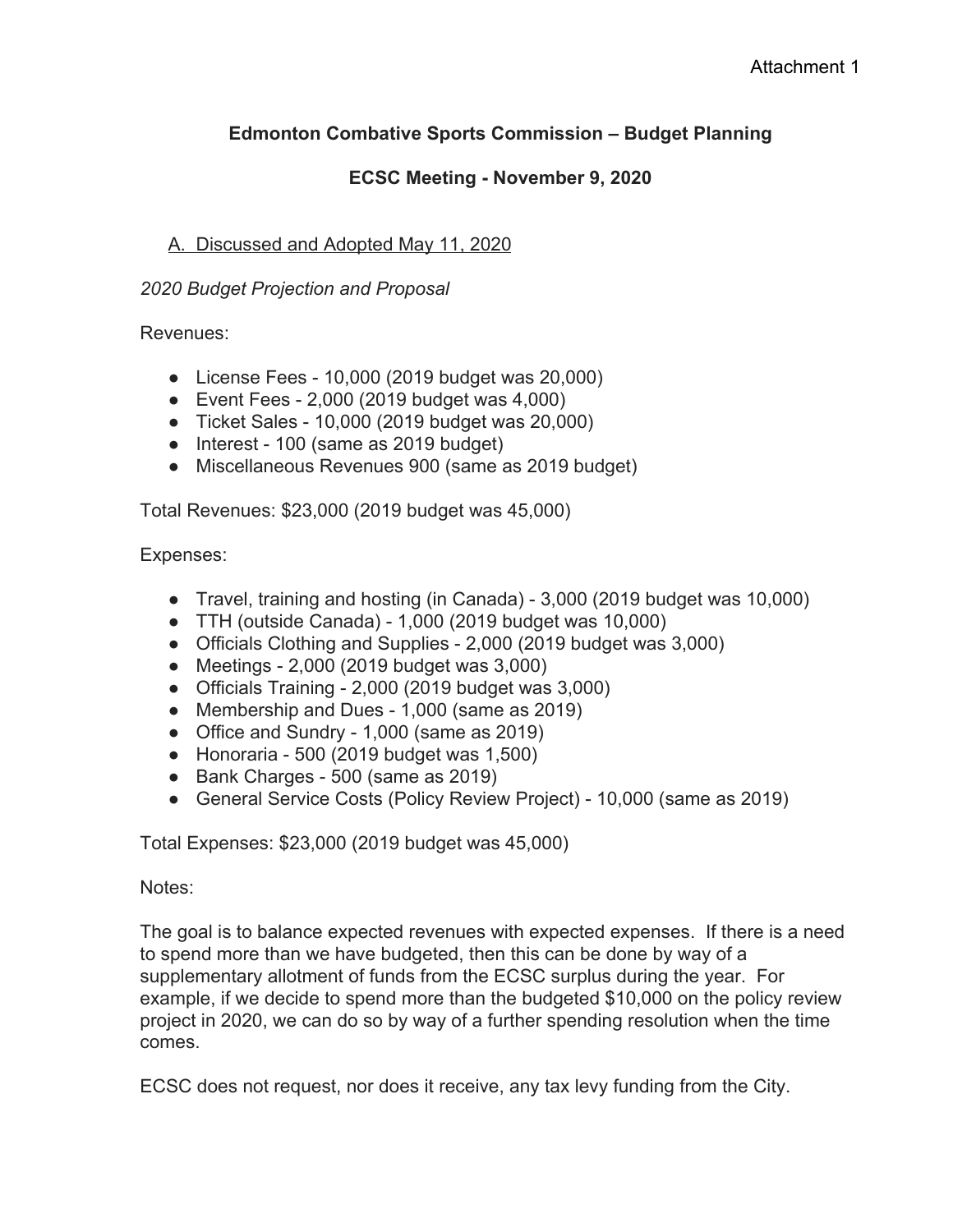The travel, training and hosting amount for use in Canada should be sufficient to cover the cost of Commission member training related to appeals. It doesn't appear we will be doing any travel or hosting but training remains a likely expense. The amount left in the budget for TTH outside Canada is simply a placeholder for next year's line item. It is not likely we will spend the budgeted \$1,000 in 2020 so only a nominal amount is included. It could easily be used towards 'in Canada' training if we exceed the 3,000 for that item during the year.

The revenue projections may still be a bit optimistic, but they are reasonable at this point. Our expense projections are conservative as well and we may very well end up spending less than budgeted so a shortfall in revenues won't be troublesome. Furthermore, we do have a surplus from which to draw if a legitimate need arises.

# B. For Discussion November 9, 2020

# *2021 Budget Projection and Proposal*

Revenues:

- License Fees Nil (2019 budget was 20,000)
- Event Fees Nil (2019 budget was 4,000)
- Ticket Sales Nil (2019 budget was 20,000)
- Interest 100 (same as 2019 budget)
- Miscellaneous Revenues 900 (same as 2019 budget)

Total Revenues: \$1,000 (2020 budget was 45,000)

Expenses:

- Travel, **training** and hosting (in Canada) 3,000 (2019 budget was 10,000)
- TTH (outside Canada) Nil (2019 budget was 10,000)
- Officials Clothing and Supplies Nil (2019 budget was 3,000)
- Meetings 2,000 (2019 budget was 3,000)
- Officials Training 2,000 (2019 budget was 3,000)
- Membership and Dues 1,000 (same as 2019)
- Office and Sundry 1,000 (same as 2019)
- $\bullet$  Honoraria 500 (2019 budget was 1,500)
- Bank Charges 500 (same as 2019)
- General Service Costs (Policy Review Project) 20,000 (same as 2019)

Total Expenses: \$30,000 (2019 budget was 45,000)